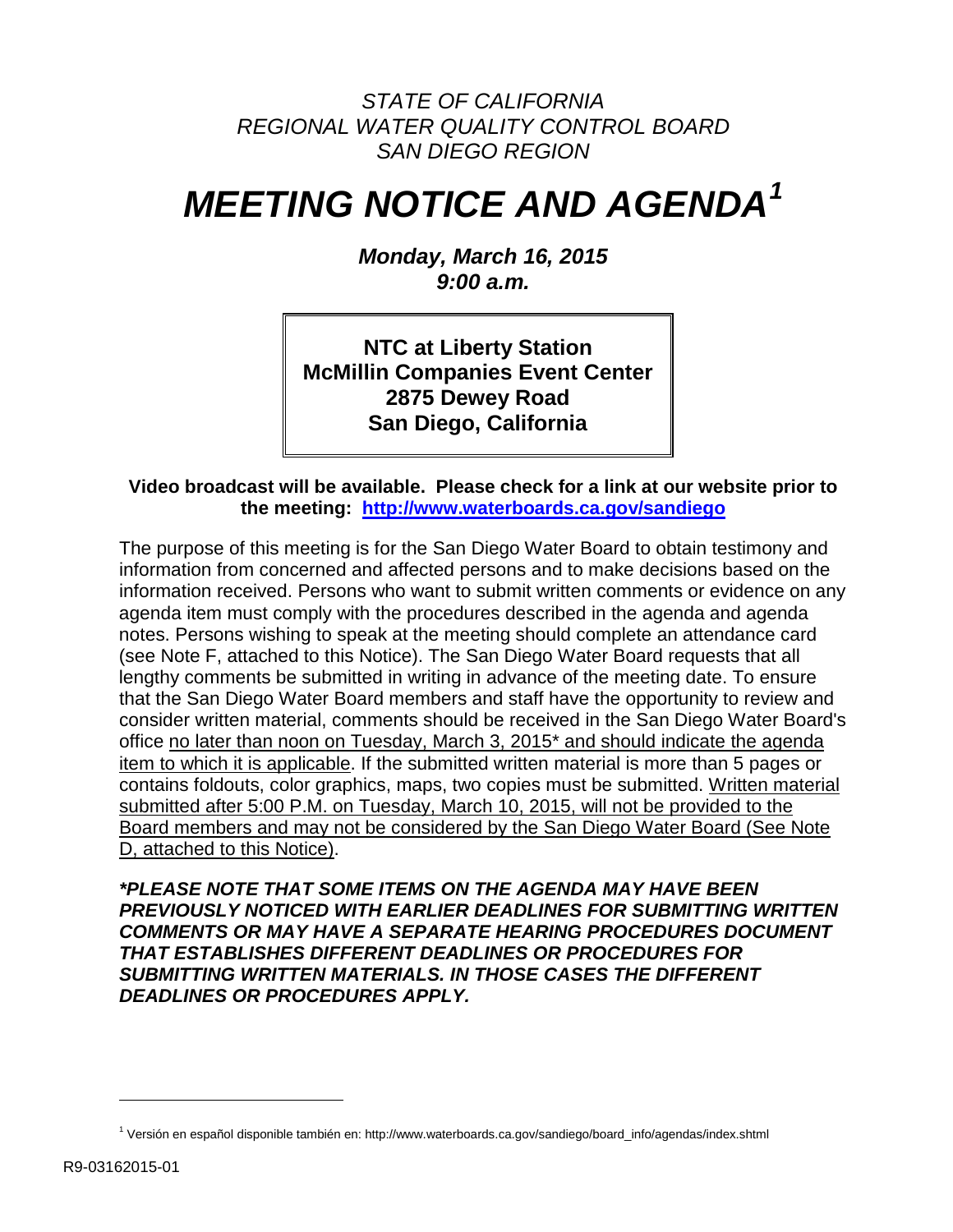Comments on agenda items will be accepted by E-mail subject to the same conditions set forth for other written submissions as long as the total submittal (including attachments) does not exceed five printed pages in length. E-mail must be submitted to: [rb9agenda@waterboards.ca.gov.](mailto:rb9agenda@waterboards.ca.gov) Type the word "Agenda" in the subject line.

Pursuant to Title 23, California Code of Regulations, section 648.4, the San Diego Water Board may refuse to admit written testimony or evidence into the record if it is not submitted to the San Diego Water Board in a timely manner and shall refuse to do so if admitting it would prejudice any party or the board, unless the proponent demonstrates that compliance with the deadline would create an unreasonable hardship.

NOTE D, attached to this Notice, refers to the procedures that will be followed by the San Diego Water Board in contested adjudicatory matters if a separate Hearing Procedures Document has not been issued for a particular agenda item. Parties requesting an alternate hearing process must do so in accord with the directions in NOTE D. Any such request, together with supporting material, must be received in the San Diego Water Board's office no later than noon on Tuesday, March 10, 2015 (unless an earlier deadline is established in a separate hearing procedures document).

**Copies of the agenda items to be considered by the San Diego Water Board as they are available are posted on the San Diego Water Board's website at [http://www.waterboards.ca.gov/sandiego/board\\_info/agendas](http://www.waterboards.ca.gov/sandiego/board_info/agendas)**

#### *Except for items designated as time certain, there are no set times for agenda items. Items may be taken out of order at the discretion of the Chairman.*

- 1. Roll Call and Introductions.
- 2. PUBLIC FORUM: Any person may address the Board regarding a matter within the Board's jurisdiction that is not related to an item on this meeting agenda and is not scheduled for a future meeting. **Comments will generally be limited to three minutes, unless otherwise directed by the Board Chairperson**. Any person wishing to make a longer presentation should contact the Executive Officer at least ten days prior to the meeting.
- 3. Minutes of Board Meeting: February 11, 2015
- 4. Chairman's, Board Members', State Board Liaison's and Executive Officer's Reports: These items are for Board discussion only. No public testimony will be allowed, and the Board will take no formal action.
- 5. Future Agenda Items: Board members may discuss items for possible inclusion on future agendas. (*David Gibson*)
- 6. Public Hearing: NPDES Permit Reissuance: Continental Maritime of San Diego, Discharge to San Diego Bay (Tentative Order No. R9-2015-0009, NPDES No. CA0109142). (*Kristin Schwall*)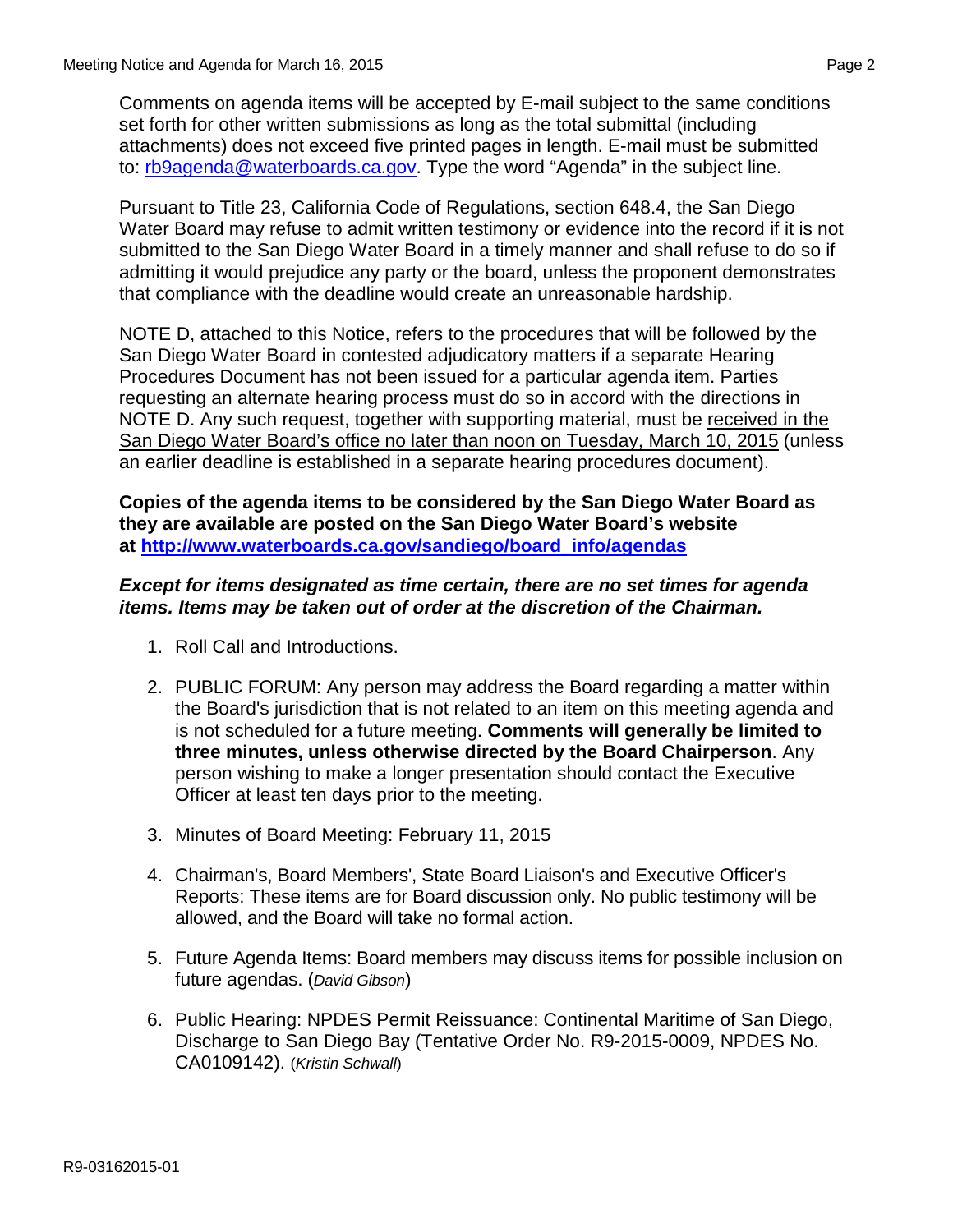- 7. Tentative Resolution: Tentative Resolution Endorsing the Tijuana River Valley Recovery Team Five-Year Action Plan Dated March 2015 (Tentative Resolution No. R9-2015-0035). (*Melissa Valdovinos*)
- 8. Tentative Resolution: Tentative Resolution Endorsing a Request for Disbursement from the Cleanup and Abatement Account to Fund the Tijuana River Valley Recovery Team (Tentative Resolution No. R9-2015-0036). (*Melissa Valdovinos)*
- 9. Tentative Resolution: Tentative Resolution Supporting Denial of Revised Tentative Order No. R9-2013-0007, Waste Discharge Requirements for Foothill/Eastern Transportation Corridor Agency, Tesoro Extension (SR 241) Project, Orange County (Tentative Order No. R9-2015-0022). (*Darren Bradford*)
- 10.*Closed Session*-Discussion of Ongoing Litigation [Authorized under Government Code Section 11126, subd. (e)]. The San Diego Water Board may meet in closed session to discuss ongoing litigation for the following cases:

### **Civil Actions (Judicial and Administrative, other than Petitions for Review filed with the State Water Board)**

- *a. In re: Test Claim on California Regional Water Quality Control Board, San Diego Region, Order No. R9-2007-001, (NPDES No. CAS0108758) Waste Discharge Requirements for Discharges of Urban Runoff from the Municipal Separate Storm Sewer Systems (MS4s) Draining the Watersheds of the County of San Diego, the Incorporated Cities of San Diego County, the San Diego Unified Port District, and the San Diego County Regional Airport Authority adopted on January 24, 2007. Test Claim filed by San Diego County, et al., with Commission on State Mandates, No. 07-TC-09* (filed June 2008). *(Catherine George Hagan)*
- *b. State of California Department of Finance, State Water Resources Control Board, And California Regional Water Quality Control Board, San Diego Region v. Commission on State Mandates.* Petition for Writ of Administrative Mandamus. Sacramento County Superior Court, Case No. 34-2010- 80000604 (filed July 2010). *(Catherine George Hagan)*
- *c. In re: Citizens Development Corporation, Debtor and Debtor in Possession*, Case No. 10-15142-LT11. United States Bankruptcy Court, Southern District of California. (San Diego Water Board Claim in Bankruptcy) (filed June 2011). (*Catherine George Hagan*)
- *d. Test Claim on California Regional Water Quality Control Board, San Diego Region, Order No. R9-2009-0002, (NPDES No. CAS0108740) Waste Discharge Requirements for Discharges of Urban Runoff from the Municipal Separate Storm Sewer Systems (MS4s) Draining the Watersheds of the County of Orange, the Incorporated Cities of the County of Orange, and the Orange County Flood Control District adopted on December 16, 2009. Test Claim filed by County of Orange, et al., with Commission on State Mandates, No. 10-TC-11* (filed June 2011). *(Catherine George Hagan)*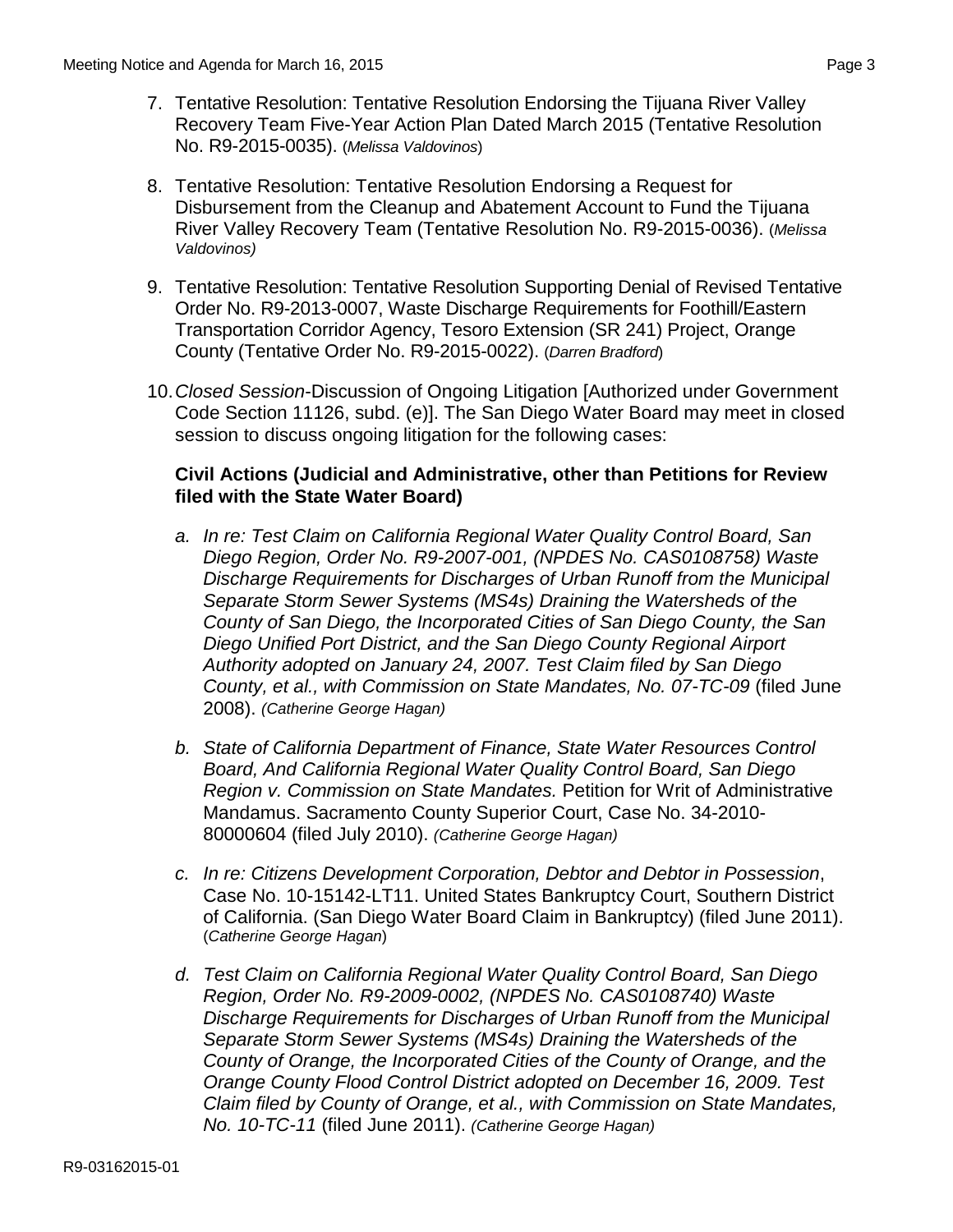- *e. Test Claim on California Regional Water Quality Control Board, San Diego Region, Order No. R9-2010-0016 (NPDES No. CAS0108766) adopted November 10, 2010, County of Riverside, Riverside County Flood Control and Water Conservation District, and the Cities of Murrieta, Temecula and Wildomar, Co-Claimants, filed with Commission on State Mandates, No. 11-TC-03 (filed November 2011). (Catherine George Hagan)*
- *f. Coastal Environmental Rights Foundation, a CA non-profit public benefit corporation v. California Regional Water Quality Control Board, San Diego Region.* Petition for Writ of Administrative Mandamus. San Diego County Superior Court, Case No. 37-2014-00038672-CU-WM-CTL (filed November 2014). (*Ben Neill*)

## **Petitions for Review Pending Before State Water Resources Control Board[2](#page-3-0)**

- *g.* Petition of Citizens Development Corporation (Water Code Section 13267 Investigative Order No. R9-2011-0033 dated September 14, 2011, Requiring Submission of Technical Reports Pertaining to Investigation of Lake San Marcos Nutrient Impairment, San Diego County), SWRCB/OCC File A-2185, filed October 2011. (*Laurie Walsh*)
- *h.* Petition of City of San Diego (Time Schedule Order No. R9-2011-0052 dated September 14, 2011, for the Kinder Morgan Energy Partners, Mission Valley Terminal Remediation Dewatering Discharge to Murphy Canyon Creek, San Diego County), SWRCB/OCC File A-2186, filed October 2011. (*Ben Neill*)
- *i.* Petitions for Review of San Diego Bay Shipyard Sediment Cleanup and Abatement Order No. R9-2012-0024 for National Steel and Shipbuilding Company (NASSCO), Campbell Industries, City of San Diego, San Diego Gas & Electric (SDG&E) and San Diego Unified Port District (Port District) issued March 14, 2012. Petition for Review and Request for Stay filed by City of San Diego. Petitions for Review w/o requests for stay filed by SDG&E, Star & Crescent Boat Company and Port District. SWRCB/OCC File A-2205(c), (d), and (e), filed April 2012. (*Frank Melbourn)*
- *j.* Petition of South Laguna Civic Association for Review of Order No. R9-2012- 0013, NPDES No. CA0107611, NPDES Permit Reissuance: South Orange County Waste Authority, Discharges to the Pacific Ocean via Aliso Creek Ocean Outfall, adopted April 11, 2012, SWRCB/OCC File A-2211, filed May 2012. (*Joann Lim*)
- *k.* Petitions for Review of Regional Municipal Separate Storm Sewer System Order No. R9-2013-0001 (NPDES No. CAS0109266), adopted May 8, 2013, filed by (1) San Diego County Regional Airport Authority (stay requested),

Ξ

<span id="page-3-0"></span> $2$  Petitions for review of San Diego Water Board actions or inactions filed with the State Water Board being held in abeyance by the State Water Board are generally not listed in the agenda. The titles of these matters are available at the San Diego Water Board. Please contact Catherine George Hagan at [catherine.hagan@waterboards.ca.gov](mailto:catherine.hagan@waterboards.ca.gov) or 619-521-3012 for more information.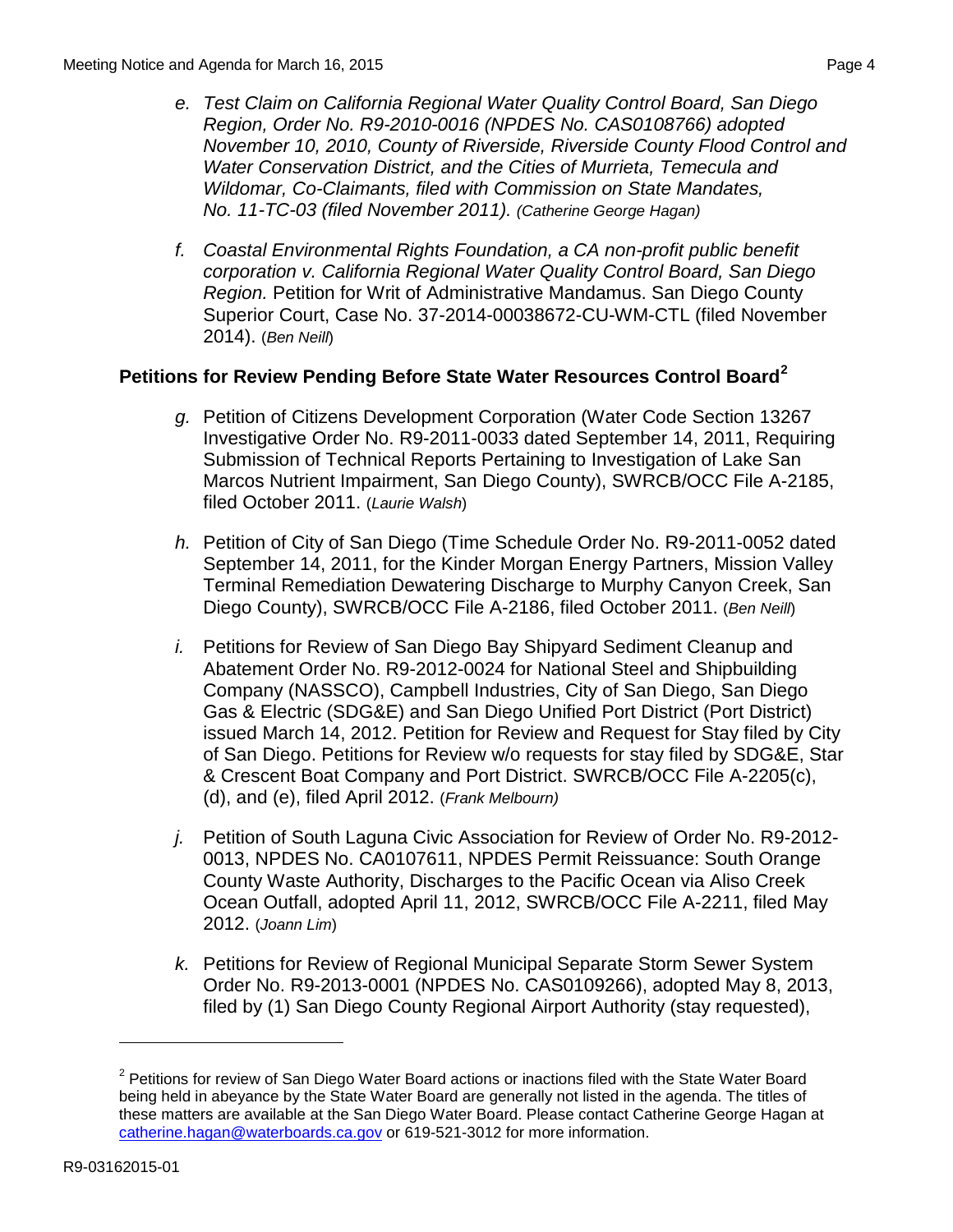(2) City of Lake Forest (abeyance request), (3) City of Aliso Viejo (abeyance request), (4) City of Laguna Hills (abeyance request), (5) City of Rancho Santa Margarita (abeyance request), (6) City of Chula Vista, (7) City of National City, (8) Riverside County Flood Control and Water Conservation District, the County of Riverside, and the Cities of Murrieta, Temecula, and Wildomar (abeyance request), (9) City of Dana Point (abeyance request), (10) City of Mission Viejo (abeyance request), (11) City of San Clemente (abeyance request), (12) County of Orange and Orange County Flood Control District (abeyance request), (13) San Diego Unified Port District, (14) City of San Diego (abeyance request), (15) County of San Diego, and (16) City of Laguna Niguel. SWRCB/OCC File A-2254(a)-(p), filed June 2013. (*Wayne Chiu*)

- *l.* Petition of San Diego United Port District, Waste Discharge Requirements Order No. R9-2013-0093 for San Diego Shipyard Sediment Remediation Project, San Diego Bay, San Diego County, July 10, 2013, SWRCB/OCC File A-2263, filed August 2013 (stay requested). (*Alan Monji*)
- *m.* Petition of Donan Environmental Services, Inc., Cleanup and Abatement Order No. R9-2013-0022 at the Site of the Former Santa Ysabel Chevron Station, 30350 Highway 78, Santa Ysabel, San Diego County, September 18, 2013, SWRCB/OCC File A-2277, filed October 2013. (*Sean McClain*)
- *n.* Petition of Kinder Morgan Energy Partners, L.P., for Review of Denial of Request to Rescind or Modify Time Schedule Order No. R9-2011-0052, November 26, 2014, SWRCB/OCC File A-2354, Filed December 23, 2014 (Stay Requested). (*Ben Neill*)
- 11.*Closed Session*-Consideration of Initiation of Litigation or Discussion of Significant Exposure to Litigation. The San Diego Water Board may meet in closed session to initiate or consider initiating litigation concerning matters within its jurisdiction or to discuss significant exposure to litigation [Authorized under Government Code Section 11126(e)]. *(David Gibson)*
- 12.*Closed Session-*Deliberation on a Decision to be Reached Based on Evidence Introduced in a Hearing. The San Diego Water Board may meet in closed session to consider evidence received in an adjudicative hearing and to deliberate on a decision to be reached based upon that evidence [Authorized under Government Code Section 11126(c)(3)]*.*
- 13.*Closed Session*-Personnel. The San Diego Water Board may meet in closed session to consider the appointment, employment, evaluation of performance, or dismissal of a public employee or to hear complaints or charges brought against that employee by another person or employee unless the employee requests a public hearing [Authorized under Government Code Section 11126(a)].
- 14.Arrangements for Next Meeting and Adjournment:

Wednesday, April 15, 2015—9:00 a.m. Water Quality Control Board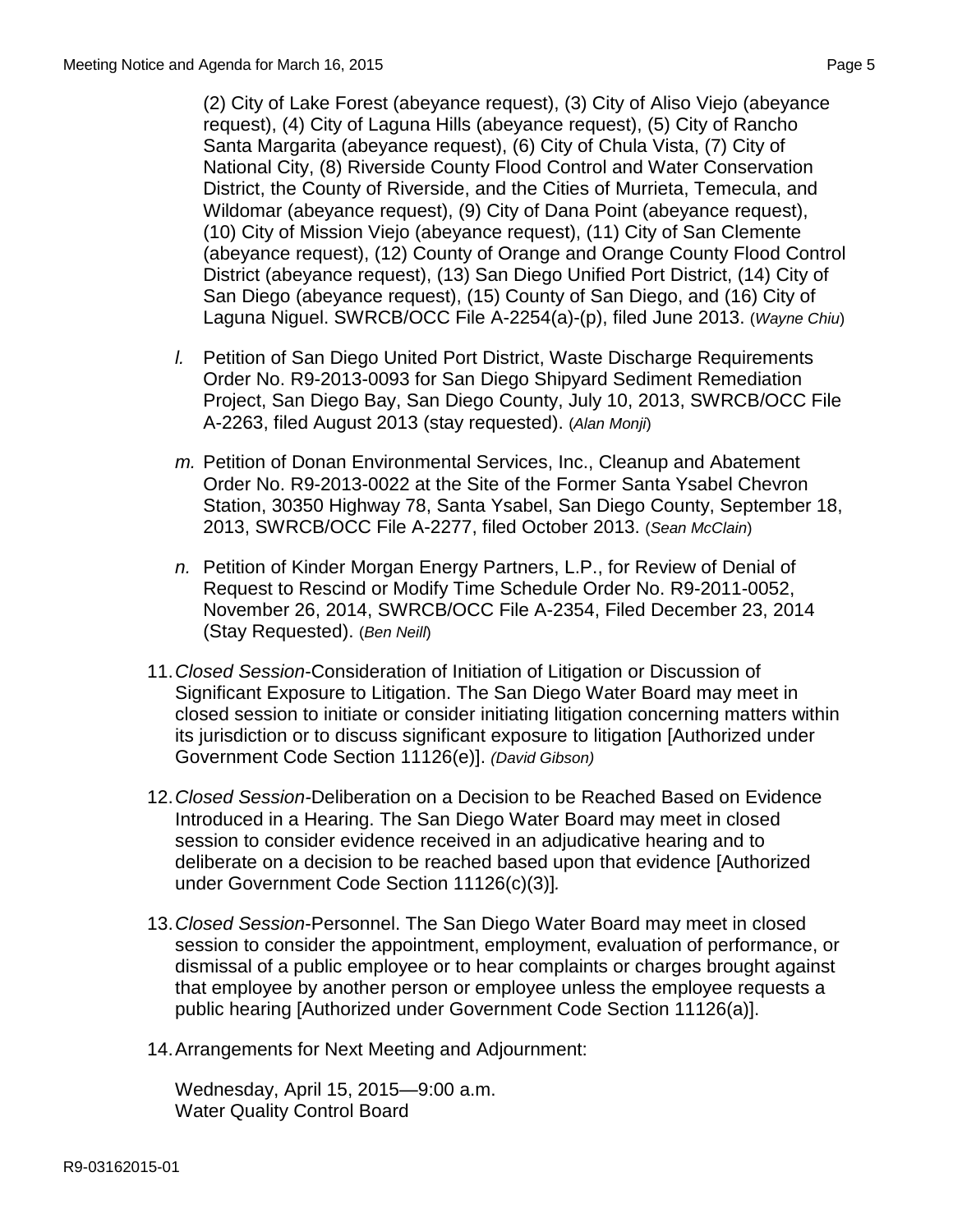Board Meeting Room 2375 Northside Drive, Suite 108 San Diego, California

## **NOTIFICATIONS**

- A. **Video broadcast will be available. Please check for a link at our website prior to the meeting:** [http://www.waterboards.ca.gov/sandiego.](http://www.waterboards.ca.gov/sandiego) The San Diego Water Board's use of video broadcast is a courtesy and is for informational purposes only. It is not always reliable and is not a substitute for personal attendance at a Board meeting.
- B. **Follow the Board Meeting on Twitter**: Updates on the progress of the San Diego Water Board meeting will be posted on Twitter at [www.twitter.com/SDWaterBoard.](http://www.twitter.com/SDWaterBoard) The San Diego Water Board's use of Twitter is a courtesy and is for informational purposes only. It is not always reliable, and is not a substitute for personal attendance at a Board meeting.

### *DIRECTIONS TO MEETING*

From Downtown: Depart N. Harbor Drive & Hawthorn Street—923 Bus towards Ocean Beach. Arrive N. Harbor Drive & Laning Road. Walk to 2875 Dewey Road, San Diego.

> Head North on Front Street toward W. Hawthorn Street. Take the first left onto W. Hawthorn Street. Turn right onto N. Harbor Drive. Turn Right onto Laning Road. Turn right onto Rosecrans Street. Turn right onto Dewey Road. Destination will be on the right.

From the North: Coaster train towards San Diego. Walk to Old Town Transit Center and catch Bus 28 towards Shelter Island. Arrive Rosecrans Street & Goldsmith Street. Walk to 2875 Dewey Road, San Diego.

> I-5 South toward San Diego. Keep left at the fork to continue on I-805 South; follow signs for Interstate 805 South. Take the exit onto CA-163 South toward Downtown. Take the I-8 West/Hotel Circle exit; keep left, follow signs for I-8 West, and merge onto I-8 West. Take the exit toward Rosecrans Street; continue onto Camino Del Rio West. Continue onto Rosecrans Street; turn left onto Roosevelt Road. Take the first left onto Truxtun Road. Take the first right onto Dewey Road. Destination will be on the right.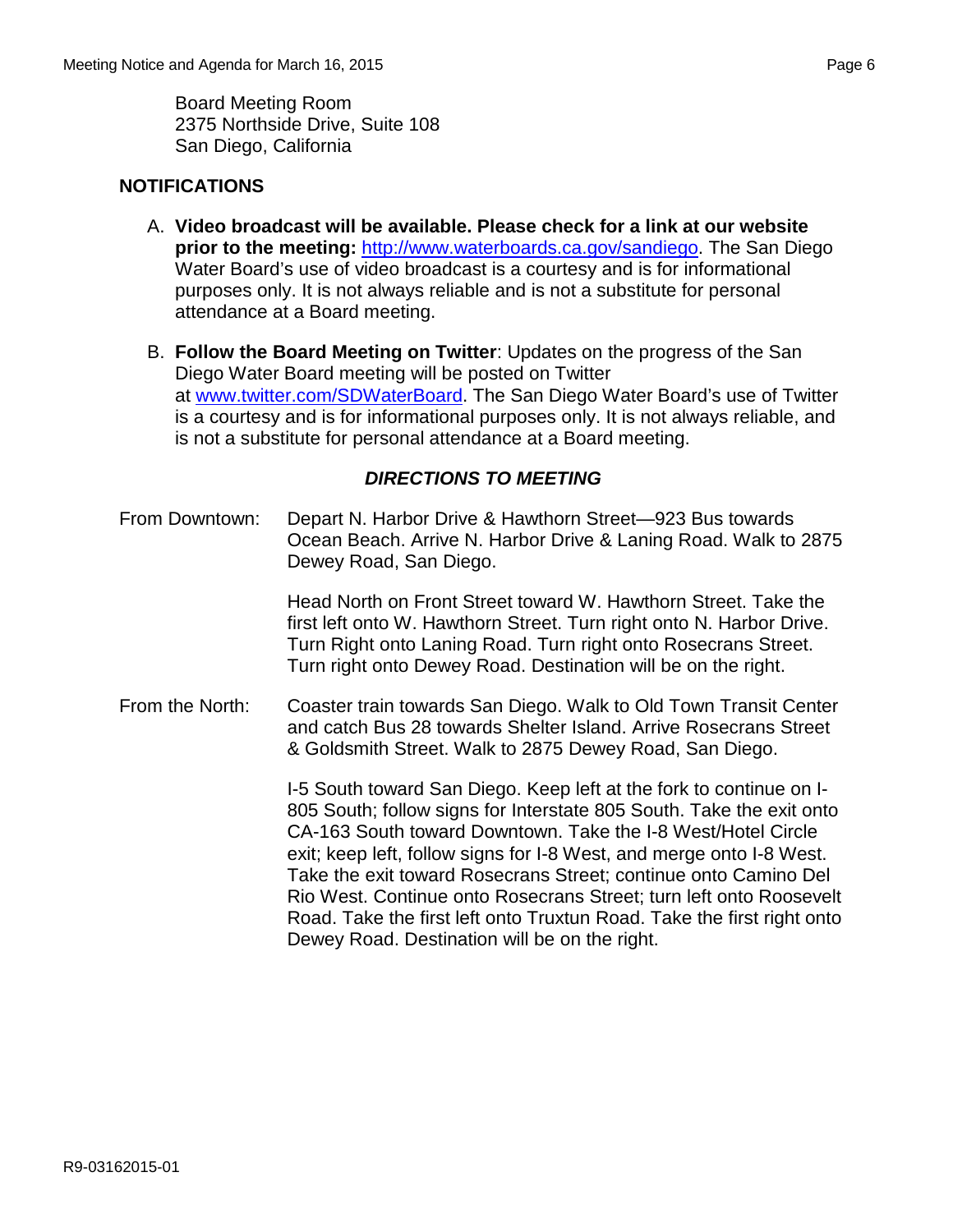#### CALIFORNIA REGIONAL WATER QUALITY CONTROL BOARD SAN DIEGO REGION Summary of Board Actions and Proceedings At the February 11, 2015 Board Meeting

| <b>MINUTES</b>                                                                                                                                                                                                                                                                                                                                                                                           | <b>REGIONAL BOARD ACTIONS</b>                                           |
|----------------------------------------------------------------------------------------------------------------------------------------------------------------------------------------------------------------------------------------------------------------------------------------------------------------------------------------------------------------------------------------------------------|-------------------------------------------------------------------------|
| Minutes of the December 11, 2014 Board<br>Meeting.                                                                                                                                                                                                                                                                                                                                                       | Approved Minutes.                                                       |
| <b>CONSENT ITEMS</b>                                                                                                                                                                                                                                                                                                                                                                                     |                                                                         |
| Waste Discharge Requirements for the<br>United States Navy Remote Training Site<br><b>Wastewater Treatment Plant, Warner</b><br>Springs, San Diego County (Tentative<br>Order No. R9-2015-0012). (Fisayo Osibodu)                                                                                                                                                                                        | Approved Order No. R9-2015-0012.                                        |
| <b>NON-CONSENT ITEMS</b>                                                                                                                                                                                                                                                                                                                                                                                 |                                                                         |
| Update on Implementation of the Practical<br>Vision and Operational Plan for 2015. (David<br>Gibson)                                                                                                                                                                                                                                                                                                     | Item postponed.                                                         |
| <b>Meeting Statewide Recycled Water Goals</b><br>by 2020—Progress and Challenges in the<br>San Diego Region. (Julie Chan and Fisayo<br>Osibodu)                                                                                                                                                                                                                                                          | Information Item only, no action taken.                                 |
| <b>Tentative Resolution in Support of Funding</b><br>Projects that Further the Practical Vision<br>with Consideration to Disadvantaged<br>Communities and Recovery of Streams,<br><b>Wetlands, and Riparian Systems (Tentative</b><br>Resolution No. R9-2015-0020). (Chiara<br>Clemente)                                                                                                                 | Item postponed.                                                         |
| An Order to amend Order No. R9-2013-<br>0001, NPDES No. CAS0109266, National<br><b>Pollutant Discharge Elimination System</b><br>(NPDES) Permit and Waste Discharge<br>Requirements for Discharges from the<br><b>Municipal Separate Storm Sewer Systems</b><br>(MS4s) Draining the Watersheds within the<br>San Diego Region (Tentative Order No. R9-<br>2015-0001). (Laurie Walsh and Christina Arias) | Approved Order No. R9-02015-0001.                                       |
| Election of Regional Board Chair and Vice<br>Chair for 2015. (David Gibson)                                                                                                                                                                                                                                                                                                                              | Dr. Abarbanel Elected Chair; Mr.<br>Strawn elected Vice Chair for 2015. |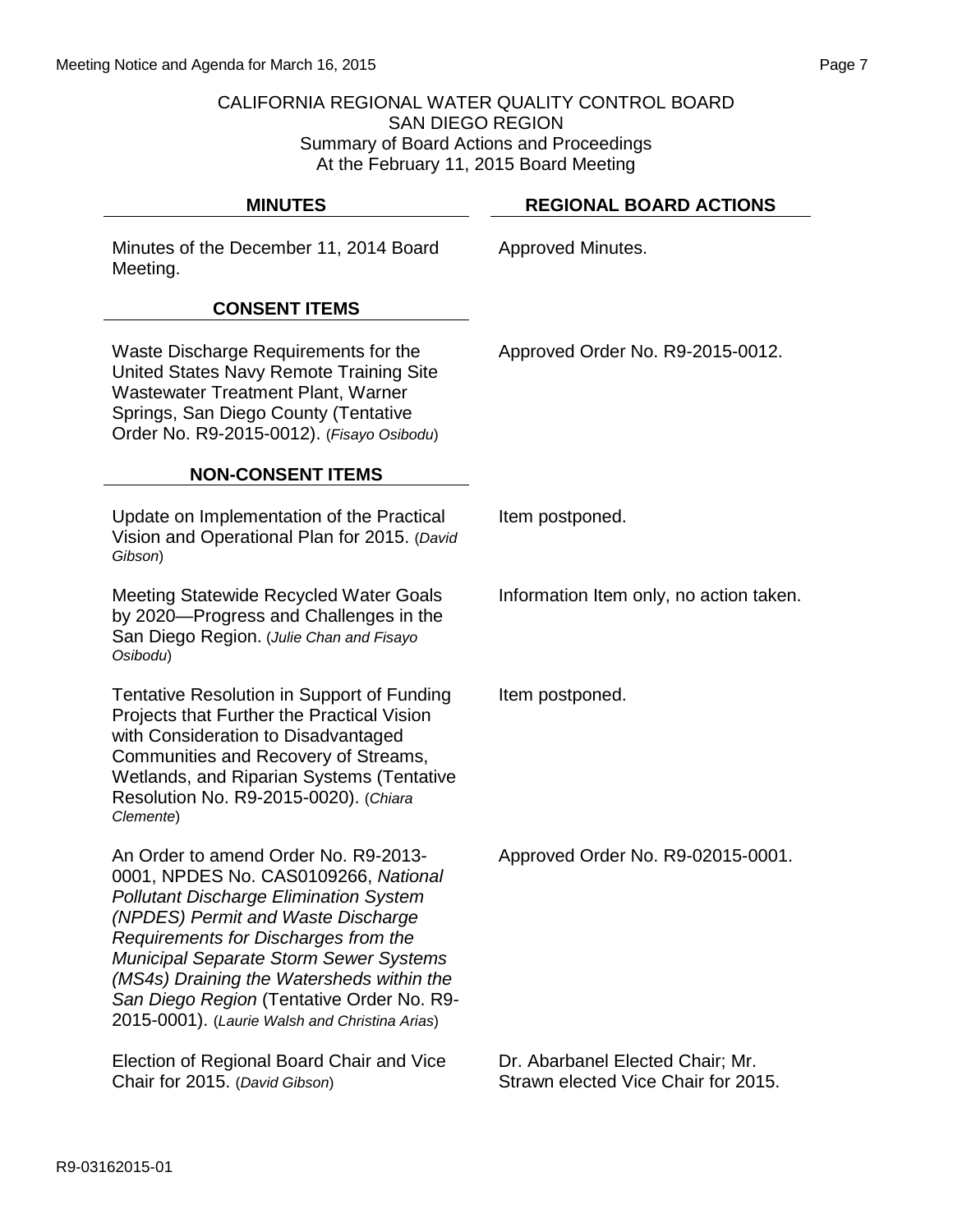### NOTES:

A. GENERAL STATEMENT. The primary duty of the San Diego Water Board is to protect the quality of the waters within the region for all beneficial uses. This duty is implemented by formulation and adoption of water quality plans for specific ground or surface water basins and by prescribing and enforcing requirements on all domestic and industrial waste discharges. Responsibilities and procedures of the Regional Water Quality Control Board come from the State's Porter-Cologne Water Quality Act and the Nation's Clean Water Act.

The purpose of the meeting is for the Board to obtain testimony and information from concerned and affected parties and make decisions after considering the recommendations made by the Executive Officer.

All interested persons may speak at the San Diego Water Board meeting and are expected to orally summarize their written submittals. Testimony should be presented in writing prior to the meeting and only a summary of pertinent points presented orally. Oral testimony (i.e., direct testimony or comment) will be limited in time by the Board Chair (typically 3 minutes for interested persons and no more than 10 minutes for designated parties). A timer may be used and speakers are expected to honor the time limits.

B. PROCEDURE FOR CONSENT (UNCONTESTED) CALENDAR (see also 23 C.C.R. § 647.2) Consent or uncontested agenda items are items for which there appears to be no controversy and which can be acted upon by the San Diego Water Board with no discussion. Such items have been properly noticed and all interested parties consent to the staff recommendation. The San Diego Water Board Chair will recognize late revisions submitted by staff and will then call for a motion and vote on all of the consent calendar items by the San Diego Water Board.

If any San Diego Water Board member or member of the public raises a question or issue regarding an item that requires San Diego Water Board discussion, the item may be removed from the consent calendar and considered separately in an order determined by the Chair. Anyone wishing to contest a consent item on the agenda is expected to appear in person at the San Diego Water Board meeting and explain to the San Diego Water Board the reason that it is contested.

C. PROCEDURE FOR INFORMATION ITEMS (see also 23 C.C.R. 649, et. seq.). Information items are items presented to the San Diego Water Board for discussion only and for which no San Diego Water Board action or vote is normally taken. The San Diego Water Board usually will hear a presentation by staff, but may hear presentations by others. Comments by interested persons shall also be allowed. Members of the public wishing to address the San Diego Water Board on the topic under discussion should submit an attendance card beforehand indicating their request to speak to the San Diego Water Board. Comment from the public should be for clarification or to add to the San Diego Water Board's understanding of the item; such comment must not be testimonial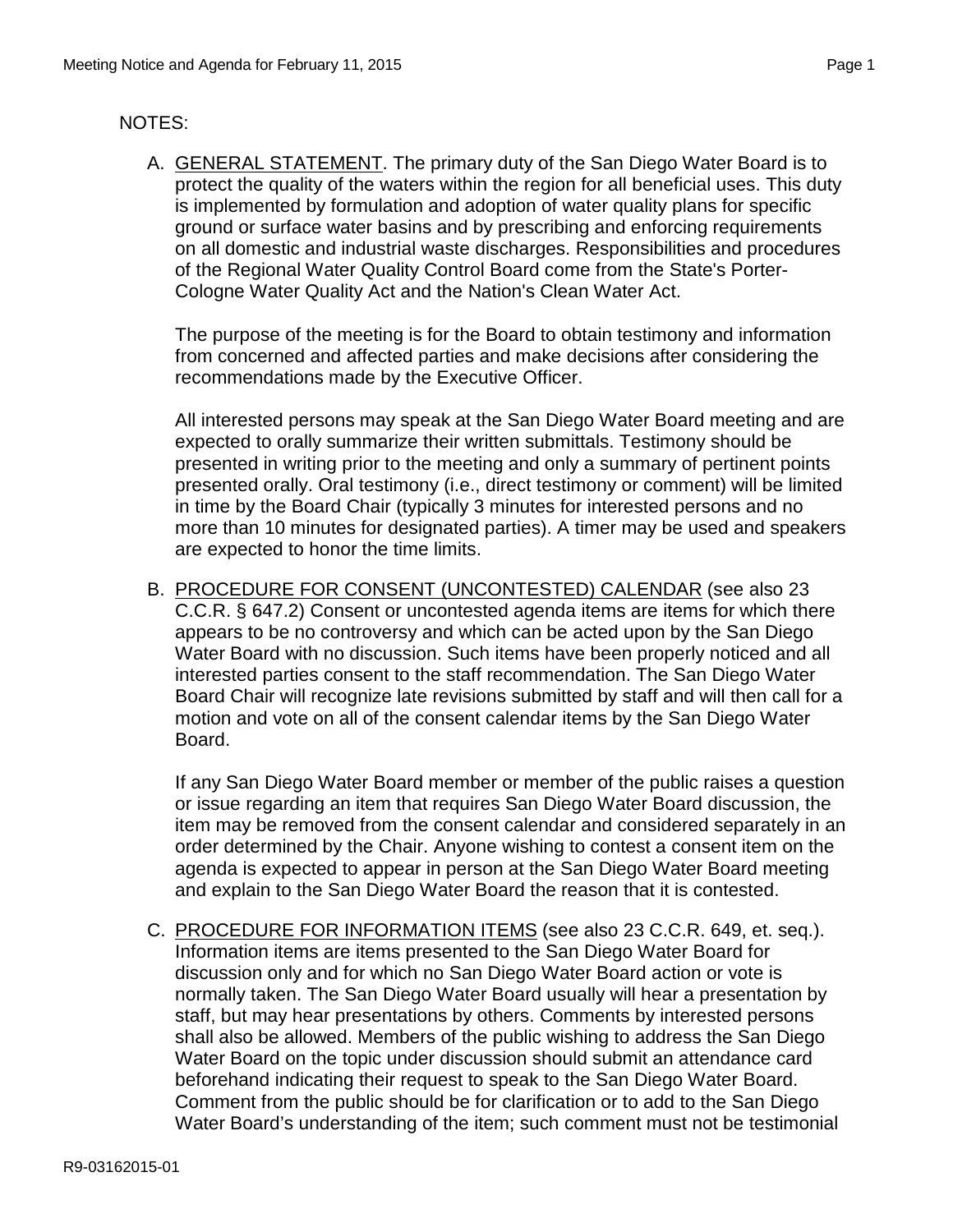in nature or argumentative, as speakers are not under oath and the proceeding is not adversarial. Time limits may be imposed on interested persons.

D. PROCEDURES FOR NON-CONSENT (CONTESTED) AGENDA ITEMS. Nonconsent or contested agenda items are items to which the parties involved have not consented and the staff recommendation is in dispute. The procedure that applies to such items depends on the nature of the matter. Matters before the San Diego Water Board may be quasi-legislative or quasi-judicial (adjudicative proceedings). Such items may require a public hearing and all interested persons will be provided an opportunity to make comments.

#### **Contested Adjudicative Matters**

Contested agenda items that are adjudicative, not quasi-legislative, are governed by the rules for adjudicative proceedings. State Water Resources Control Board (State Water Board) regulations setting forth the procedures for adjudicative proceedings before the State and Regional Water Boards are codified in Title 23, California Code of Regulations, Division 3. Adjudicative proceedings before the State and Regional Water Boards are governed by State Water Board regulations as authorized by Chapter 4.5 of the Administrative Procedures Act (commencing with section 11400 of the Government Code). State Water Board regulations further provide that, with certain exceptions, adjudicative proceedings will be conducted in accordance with sections 800-805 of the Evidence Code and section 11513 of Chapter 5 of the Government Code. (Other provisions of Chapter 5 of the Government Code do not apply to adjudicative proceedings before the State and Regional Water Boards). A copy of those regulations and Chapter 4.5 of the Administrative Procedures Act, section 11513 of the Government Code and sections 801-805 of the Evidence Code can be found at [http://www.waterboards.ca.gov/laws\\_regulations/.](http://www.waterboards.ca.gov/laws_regulations/)

An adjudicative proceeding is a hearing to receive evidence for determination of facts pursuant to which the State or Regional Water Board formulates and issues a decision. A decision determines a legal right, duty, privilege, immunity or other legal interest of a particular person or persons. Examples of adjudicative proceedings include hearings to receive evidence concerning the issuance of waste discharge requirements or National Pollutant Discharge Elimination System (NPDES) permits, concerning cease and desist orders, and concerning orders imposing administrative civil liability. Adjudicative proceedings are not conducted according to the technical rules of evidence, and the San Diego Water Board will accept testimony and comments that are reasonably relevant to the issues before the Board. Testimony or comments that are not reasonably relevant, or that are repetitious, will be excluded.

In some adjudicative matters, most frequently administrative civil liability matters, a separate Hearing Procedures Document has been issued. In those cases, the procedures set forth in that Document will apply, subject to discretionary modification by the Chairman. For other adjudicatory matters, the Chair may establish specific procedures for each item, and consistent with section 648,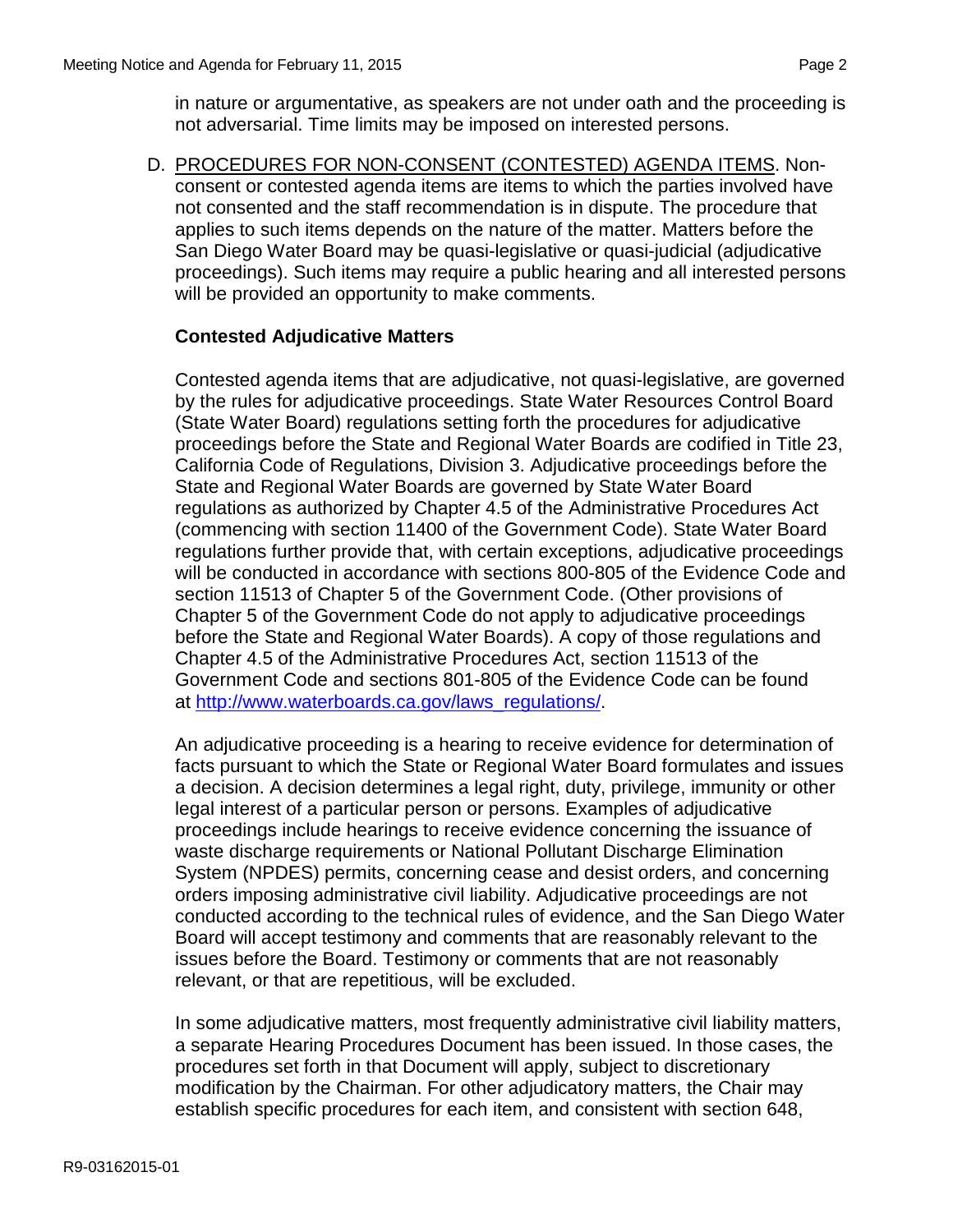subdivision (d) of title 23 of the California Code of Regulations may waive nonstatutory provisions of the regulations. Generally, all witnesses testifying before the San Diego Water Board must affirm the truth of their testimony and are subject to questioning by the Board Members.

Absent a separate Hearing Procedures Document, the Board normally conducts adjudicative proceedings in an informal manner. That is, the Board does not, generally, require the designation of parties, the prior identification of witnesses, prior submission of written testimony, or the cross examination of witnesses. Any requests for an alternate hearing process should be directed to the Executive Officer and must be received by the San Diego Water Board by the deadline set forth on pages 1-2 of the Agenda.

When the San Diego Water Board determines that a hearing will be formal (as opposed to informal, as described above), participants in a contested agenda item are either "designated parties" or "interested persons." Only designated parties will have the right to cross-examination, and may be subject to crossexamination. Interested persons (i.e., nondesignated parties) do not have a right to cross-examination, but may ask the San Diego Water Board to clarify testimony. Interested persons may also be asked to clarify their statements at the discretion of the San Diego Water Board.

Designated parties include:

-Discharger or Responsible Party

-Persons directly affected by the discharge

-Staff of the San Diego Water Board (if specified in the applicable hearing procedures)

All other persons wishing to testify or provide comments for a formal hearing are "interested persons" and not "designated parties." Such interested persons may request status as a designated party for purposes of the formal hearing by submitting such request in writing to the San Diego Water Board no later than the date specified at the beginning of the Agenda Notice or in the applicable Notice of Public Hearing or Hearing Procedures Document. The request must explain the basis for status as a designated party and, in particular, how the person is directly affected by the discharge.

All persons testifying must state their name, address, affiliation, and whether they have taken the oath before testifying. The order of testimony for formal hearings generally will be as follows, unless modified by the San Diego Water Board Chair:

-Testimony and cross-examination of San Diego Water Board staff

-Testimony and cross-examination of discharger

-Testimony and cross-examination of other designated parties

-Testimony by interested persons

-Closing statement by designated parties other than discharger

-Closing statement by discharger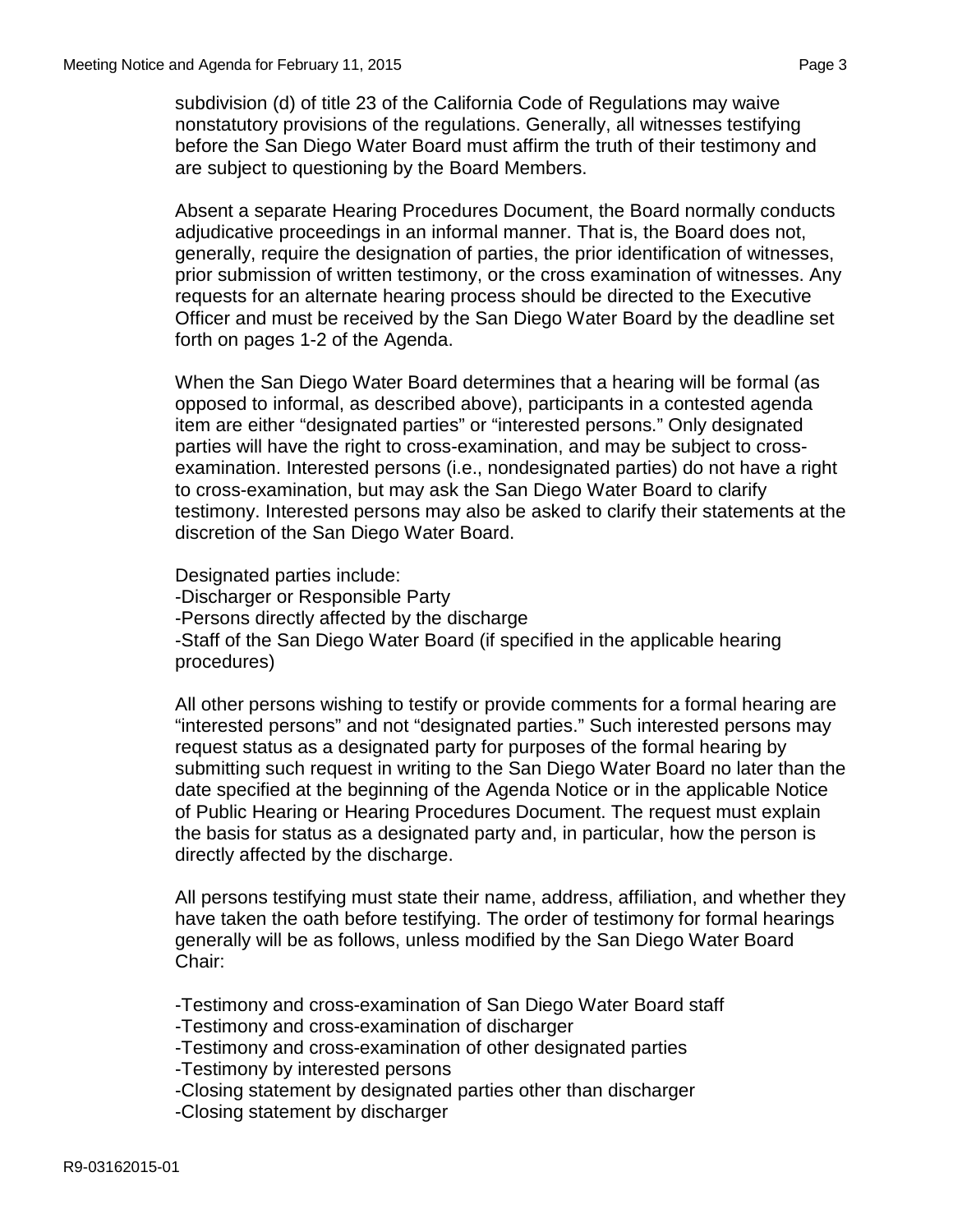-Closing statement by staff -Recommendation by Executive Officer (as appropriate) -Close hearing -Deliberation and voting by San Diego Water Board

Closing statements shall be for the purpose of summarization and rebuttal and are not to be used to introduce new evidence or testimony. After considering evidence, testimony, and comments, the San Diego Water Board may choose to adopt an order regarding a proposed agenda item.

## **Quasi-legislative Matters**

Quasi-legislative matters include rulemaking and some informational proceedings. These matters may include hearings for the adoption or amendment of regulations, water quality control plans, and hearings to gather information to assist the State and Regional Water Boards in formulating policy for future action. They are not adjudicative proceedings and are subject to different procedures. (See PROCEDURE FOR INFORMATION ITEMS, above, and Cal. Code Regs. Tit. 23, § 649, et seq.)

- E. CONTRIBUTIONS TO SAN DIEGO WATER BOARD MEMBERS. Persons applying for or actively supporting or opposing waste discharge requirements or other San Diego Water Board orders must comply with legal requirements if they or their agents have contributed or proposed to contribute \$250 or more to the campaign of a San Diego Water Board member for elected office. Contact the San Diego Water Board for details if you fall into this category.
- F. PROCEDURAL INFORMATION. The San Diego Water Board may meet in closed session to discuss matters in litigation, including discussion of initiated litigation, significant exposure to litigation, or decisions to initiate litigation [Authority: Government Code § 11126(e)]; deliberate on a decision to be reached based upon evidence introduced in an adjudicatory hearing [Authority: Government Code § 11126(d)]; or to consider the appointment, employment or dismissal of a public employee to hear complaints or charges brought against a public employee [Authority: Government Code §11126(a)].

The San Diego Water Board may break for lunch at approximately noon at the discretion of the Chairman. During the lunch break San Diego Water Board members may have lunch together. Other than properly noticed closed session items, San Diego Water Board business will not be discussed.

Agenda items are subject to postponement. A listing of postponed items will be posted in the meeting room. You may contact the designated staff contact person in advance of the meeting day for information on the status of any agenda item.

Speaker Cards. All persons desiring to address the San Diego Water Board are required to fill out a speaker card. Cards are normally provided near the entrance to the meeting room. San Diego Water Board staff can assist you in locating the cards.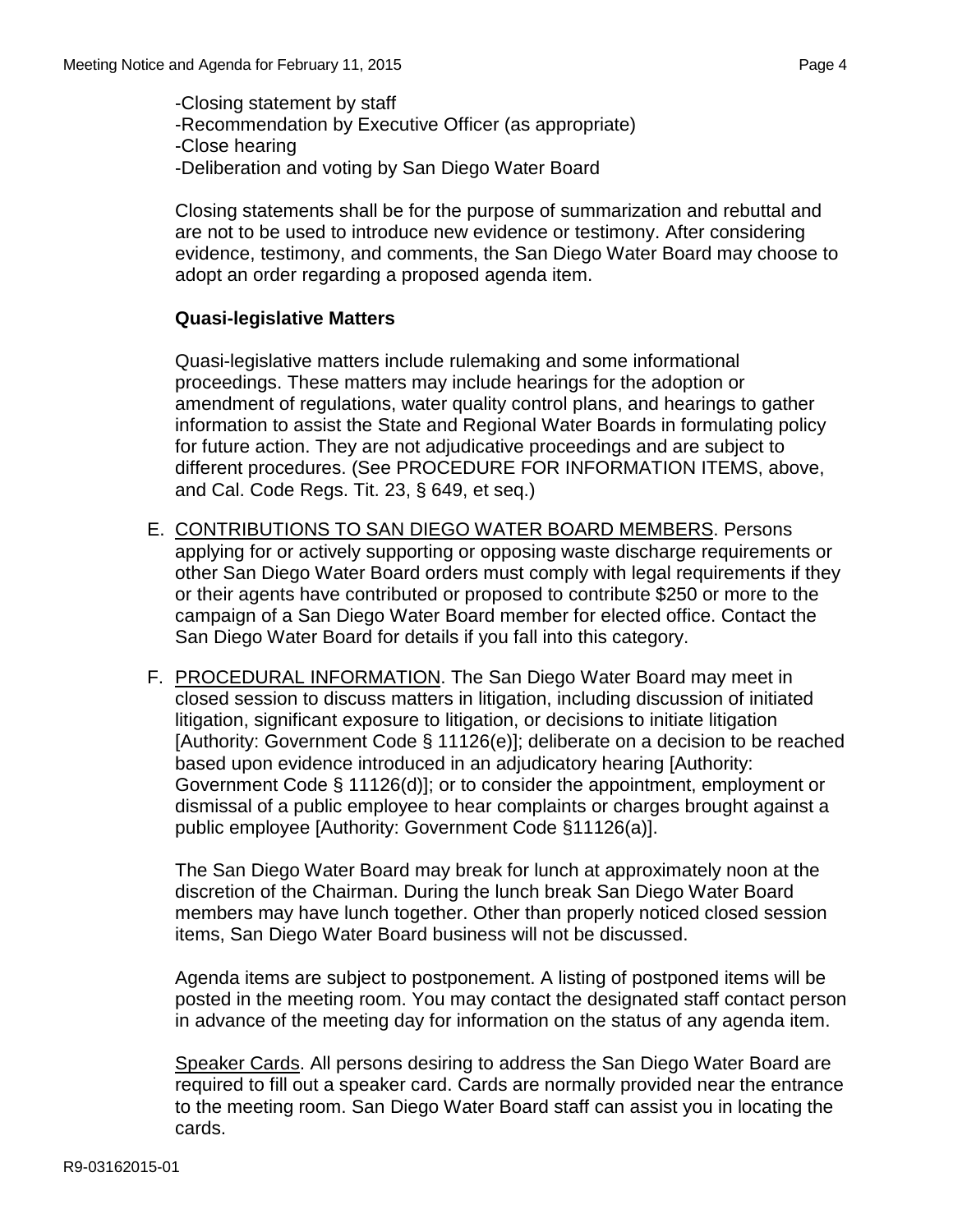Please fill out a separate card for each item you plan to speak on. All relevant sections, including the oath, must be completed. Please use the appropriate color card, as indicated below:

Blue: Public Comments (for items requiring no San Diego Water Board action - Public Forum, status reports, etc.). Green: Public Testimony, in support of the tentative action. Pink: Public Testimony, opposed to the tentative action.

G. AVAILABILITY OF EXECUTIVE OFFICER'S REPORT AND AGENDA MATERIAL. Visit our website at [www.waterboards.ca.gov/sandiego](http://www.waterboards.ca.gov/sandiego) to view the Executive Officer's Report over the internet two days prior to the San Diego Water Board meeting. A copy can also be obtained by contacting the staff office. A limited number of copies are available at the meeting.

Copies of most agenda items to be considered by the San Diego Water Board are posted as available on the San Diego Water Board's website at [http://www.waterboards.ca.gov/sandiego/board\\_info/agendas](http://www.waterboards.ca.gov/sandiego/board_info/agendas)**.**

Details concerning other agenda items are available for public reference during normal working hours at the San Diego Water Board's office. The appropriate staff contact person, indicated with the specific agenda item, can answer questions and provide additional information. For additional information about the Board, please see the attached sheet.

- H. PETITION OF SAN DIEGO WATER BOARD ACTION. In accordance with California Water Code section 13320 and California Code of Regulations, title 23, section 2050 et seq., any person affected adversely by most decisions of the California Regional Water Quality Control Board, San Diego Region (San Diego Water Board) may petition the State Water Resources Control Board (State Board) to review the decision. The petition must be received by the State Board within 30 days of the San Diego Water Board's meeting at which the adverse action was taken. Copies of the law and regulations applicable to filing petitions will be provided upon request.
- I. HEARING RECORD. Material presented to the Board as part of testimony (e.g. photographs, slides, charts, diagrams etc.) that is to be made part of the record must be left with the Board. Photographs or slides of large exhibits are acceptable.

All Board files, exhibits, and agenda material pertaining to items on this agenda are hereby made a part of the record.

J. ACCESSIBILITY. The facility is accessible to people with disabilities. Individuals who have special accommodation or language needs, please contact Ms. Chris Blank at (619) 521-3382 or chlank@waterboards.ca.gov at least 5 working days prior to the meeting. TTY/TDD/Speech-to-Speech users may dial 7-1-1 for the California Relay Service.